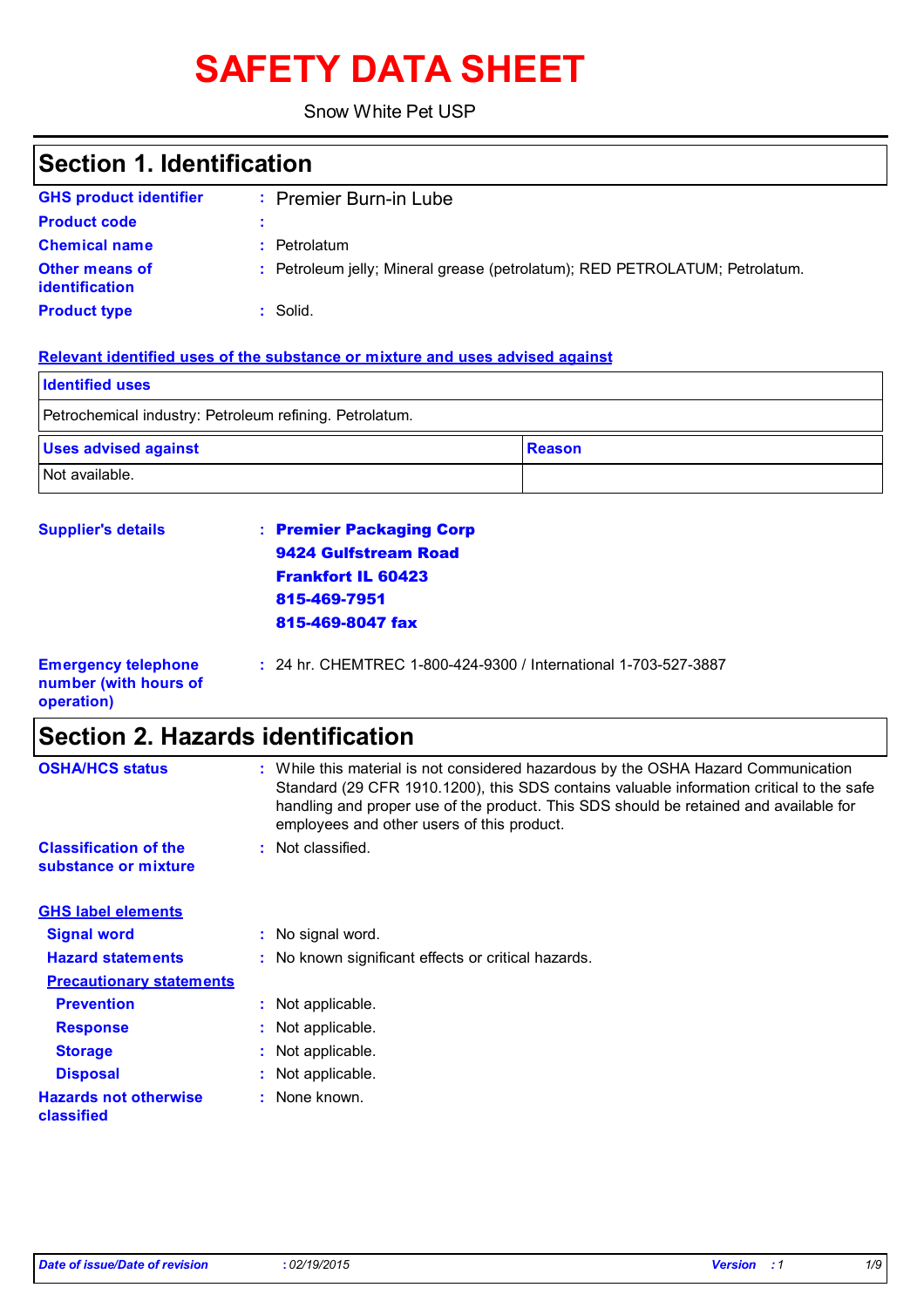## **Section 3. Composition/information on ingredients**

### **Substance/mixture**

**Chemical name :** Petrolatum **:** Substance

**Other means of** 

**identification**

**:** Petroleum jelly; Mineral grease (petrolatum); RED PETROLATUM; Petrolatum.

### **CAS number/other identifiers**

**CAS number :** 8009-03-8

| <b>Ingredient name</b> | $\prime$ | <b>CAS number</b> |
|------------------------|----------|-------------------|
| Petrolatum             | 100      | 8009-03-8         |

Any concentration shown as a range is to protect confidentiality or is due to batch variation.

**There are no additional ingredients present which, within the current knowledge of the supplier and in the concentrations applicable, are classified as hazardous to health or the environment and hence require reporting in this section.**

**Occupational exposure limits, if available, are listed in Section 8.**

## **Section 4. First aid measures**

### **Description of necessary first aid measures**

| <b>Eye contact</b>  | : Immediately flush eyes with plenty of water, occasionally lifting the upper and lower<br>eyelids. Check for and remove any contact lenses. Get medical attention if irritation<br>occurs.                                                                                                                                                            |
|---------------------|--------------------------------------------------------------------------------------------------------------------------------------------------------------------------------------------------------------------------------------------------------------------------------------------------------------------------------------------------------|
| <b>Inhalation</b>   | : Remove victim to fresh air and keep at rest in a position comfortable for breathing. Get<br>medical attention if symptoms occur.                                                                                                                                                                                                                     |
| <b>Skin contact</b> | : Flush contaminated skin with plenty of water. Remove contaminated clothing and shoes.<br>Get medical attention if symptoms occur.                                                                                                                                                                                                                    |
| <b>Ingestion</b>    | : Wash out mouth with water. Remove victim to fresh air and keep at rest in a position<br>comfortable for breathing. If material has been swallowed and the exposed person is<br>conscious, give small quantities of water to drink. Do not induce vomiting unless<br>directed to do so by medical personnel. Get medical attention if symptoms occur. |

### **Most important symptoms/effects, acute and delayed**

| <b>Potential acute health effects</b> |                                                                                      |
|---------------------------------------|--------------------------------------------------------------------------------------|
| <b>Eye contact</b>                    | : No known significant effects or critical hazards.                                  |
| <b>Inhalation</b>                     | : No known significant effects or critical hazards.                                  |
| <b>Skin contact</b>                   | : No known significant effects or critical hazards.                                  |
| <b>Ingestion</b>                      | : No known significant effects or critical hazards.                                  |
| <b>Over-exposure signs/symptoms</b>   |                                                                                      |
| <b>Eye contact</b>                    | : No specific data.                                                                  |
| <b>Inhalation</b>                     | : No specific data.                                                                  |
| <b>Skin contact</b>                   | : No specific data.                                                                  |
| <b>Ingestion</b>                      | : No specific data.                                                                  |
|                                       | Indication of immediate medical attention and special treatment needed, if necessary |
| <b>Notes to physician</b>             | : Treat symptomatically. Contact poison treatment specialist immediately if large    |

|                                   | quantities have been ingested or inhaled.                                            |
|-----------------------------------|--------------------------------------------------------------------------------------|
| <b>Specific treatments</b>        | : No specific treatment.                                                             |
| <b>Protection of first-aiders</b> | : No action shall be taken involving any personal risk or without suitable training. |

### **See toxicological information (Section 11)**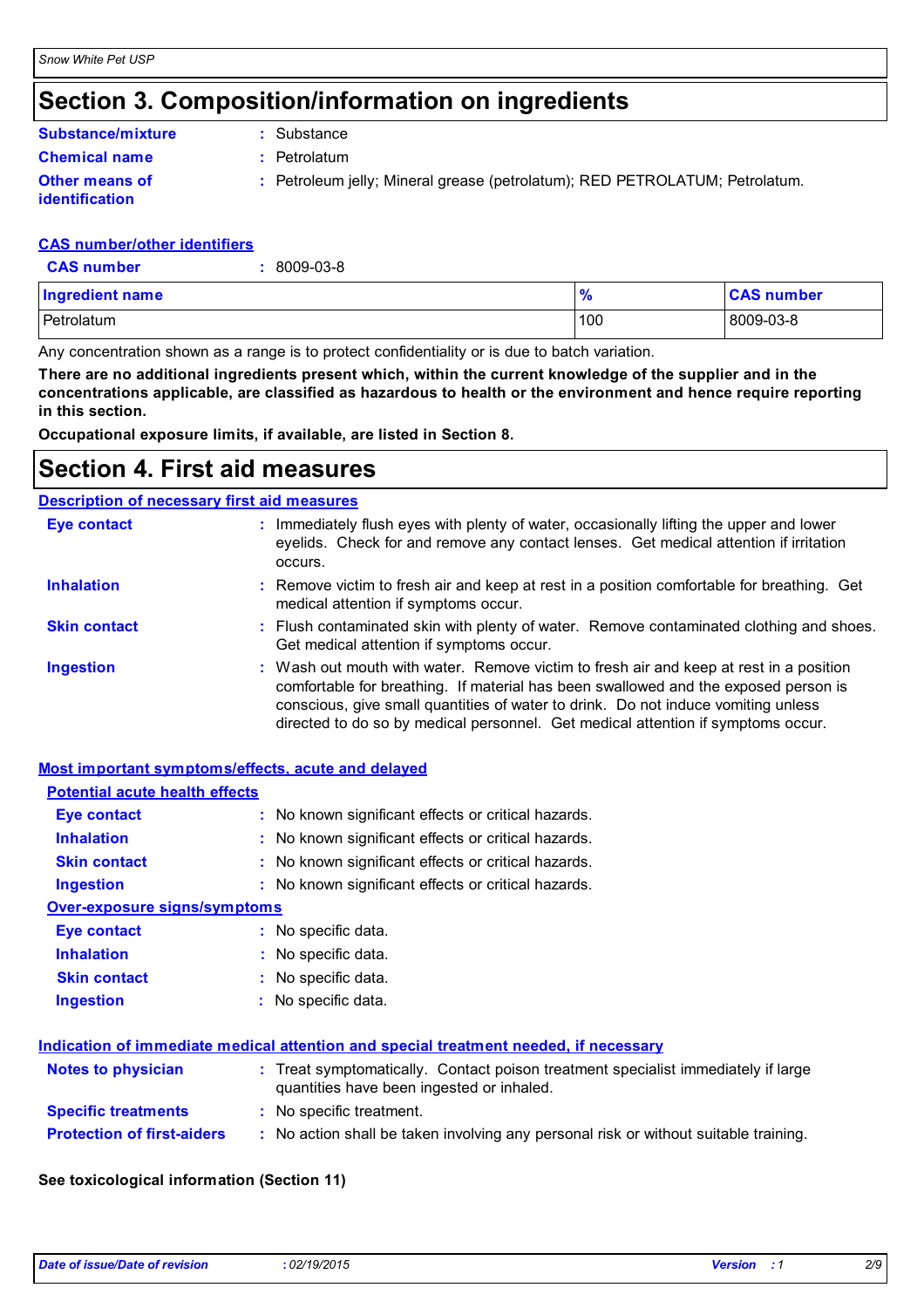## **Section 5. Fire-fighting measures**

| <b>Extinguishing media</b>                               |                                                                                                                                                                                                     |  |
|----------------------------------------------------------|-----------------------------------------------------------------------------------------------------------------------------------------------------------------------------------------------------|--|
| <b>Suitable extinguishing</b><br>media                   | : Use an extinguishing agent suitable for the surrounding fire.                                                                                                                                     |  |
| <b>Unsuitable extinguishing</b><br>media                 | : Do not use water jet.                                                                                                                                                                             |  |
| <b>Specific hazards arising</b><br>from the chemical     | : No specific fire or explosion hazard.                                                                                                                                                             |  |
| <b>Hazardous thermal</b><br>decomposition products       | : No specific data.                                                                                                                                                                                 |  |
| <b>Special protective actions</b><br>for fire-fighters   | : Promptly isolate the scene by removing all persons from the vicinity of the incident if<br>there is a fire. No action shall be taken involving any personal risk or without suitable<br>training. |  |
| <b>Special protective</b><br>equipment for fire-fighters | : Fire-fighters should wear appropriate protective equipment and self-contained breathing<br>apparatus (SCBA) with a full face-piece operated in positive pressure mode.                            |  |

## **Section 6. Accidental release measures**

|                                                              | <b>Personal precautions, protective equipment and emergency procedures</b>                                                                                                                                                                                                                                                                       |
|--------------------------------------------------------------|--------------------------------------------------------------------------------------------------------------------------------------------------------------------------------------------------------------------------------------------------------------------------------------------------------------------------------------------------|
| For non-emergency<br>personnel                               | : No action shall be taken involving any personal risk or without suitable training.<br>Evacuate surrounding areas. Keep unnecessary and unprotected personnel from<br>entering. Do not touch or walk through spilled material. Put on appropriate personal<br>protective equipment.                                                             |
|                                                              | For emergency responders : If specialised clothing is required to deal with the spillage, take note of any information in<br>Section 8 on suitable and unsuitable materials. See also the information in "For non-<br>emergency personnel".                                                                                                      |
| <b>Environmental precautions</b>                             | : Avoid dispersal of spilled material and runoff and contact with soil, waterways, drains and<br>sewers. Inform the relevant authorities if the product has caused environmental pollution<br>(sewers, waterways, soil or air).                                                                                                                  |
| <b>Methods and materials for containment and cleaning up</b> |                                                                                                                                                                                                                                                                                                                                                  |
| <b>Small spill</b>                                           | : Move containers from spill area. Vacuum or sweep up material and place in a<br>designated, labeled waste container. Dispose of via a licensed waste disposal<br>contractor.                                                                                                                                                                    |
| Large spill                                                  | : Move containers from spill area. Prevent entry into sewers, water courses, basements or<br>confined areas. Vacuum or sweep up material and place in a designated, labeled waste<br>container. Dispose of via a licensed waste disposal contractor. Note: see Section 1 for<br>emergency contact information and Section 13 for waste disposal. |

## **Section 7. Handling and storage**

| Date of issue/Date of revision                                            | : 02/19/2015                                                                                                                                                                                                                                                                                                                                                                                                                                                                                                  | <b>Version</b> | 3/9 |
|---------------------------------------------------------------------------|---------------------------------------------------------------------------------------------------------------------------------------------------------------------------------------------------------------------------------------------------------------------------------------------------------------------------------------------------------------------------------------------------------------------------------------------------------------------------------------------------------------|----------------|-----|
| <b>Conditions for safe storage,</b><br>including any<br>incompatibilities | : Store in accordance with local regulations. Store in original container protected from<br>direct sunlight in a dry, cool and well-ventilated area, away from incompatible materials<br>(see Section 10) and food and drink. Keep container tightly closed and sealed until<br>ready for use. Containers that have been opened must be carefully resealed and kept<br>upright to prevent leakage. Do not store in unlabeled containers. Use appropriate<br>containment to avoid environmental contamination. |                |     |
| <b>Advice on general</b><br>occupational hygiene                          | : Eating, drinking and smoking should be prohibited in areas where this material is handled,<br>stored and processed. Workers should wash hands and face before eating, drinking and<br>smoking. Remove contaminated clothing and protective equipment before entering<br>eating areas. See also Section 8 for additional information on hygiene measures.                                                                                                                                                    |                |     |
| <b>Protective measures</b>                                                | : Put on appropriate personal protective equipment (see Section 8).                                                                                                                                                                                                                                                                                                                                                                                                                                           |                |     |
| <b>Precautions for safe handling</b>                                      |                                                                                                                                                                                                                                                                                                                                                                                                                                                                                                               |                |     |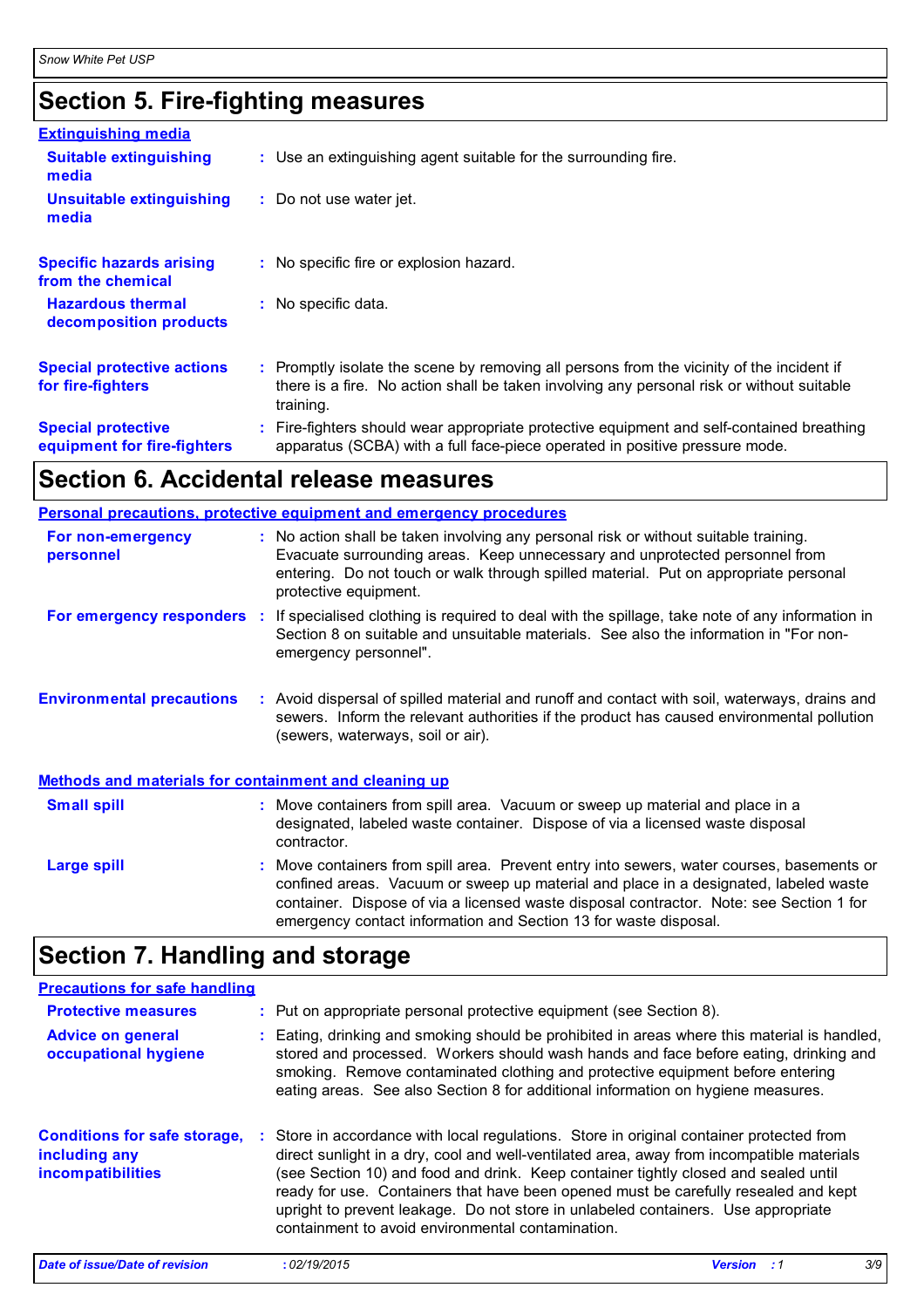## **Section 8. Exposure controls/personal protection**

### **Control parameters**

### **Occupational exposure limits**

None.

| <b>Appropriate engineering</b><br>controls | : Good general ventilation should be sufficient to control worker exposure to airborne<br>contaminants.                                                                                                                                                                                                                                                                                           |
|--------------------------------------------|---------------------------------------------------------------------------------------------------------------------------------------------------------------------------------------------------------------------------------------------------------------------------------------------------------------------------------------------------------------------------------------------------|
| <b>Environmental exposure</b><br>controls  | Emissions from ventilation or work process equipment should be checked to ensure they<br>comply with the requirements of environmental protection legislation. In some cases,<br>fume scrubbers, filters or engineering modifications to the process equipment will be<br>necessary to reduce emissions to acceptable levels.                                                                     |
| <b>Individual protection measures</b>      |                                                                                                                                                                                                                                                                                                                                                                                                   |
| <b>Hygiene measures</b>                    | : Wash hands, forearms and face thoroughly after handling chemical products, before<br>eating, smoking and using the lavatory and at the end of the working period. Appropriate<br>techniques should be used to remove potentially contaminated clothing. Wash<br>contaminated clothing before reusing. Ensure that eyewash stations and safety showers<br>are close to the workstation location. |
| <b>Eye/face protection</b>                 | Safety eyewear complying with an approved standard should be used when a risk<br>assessment indicates this is necessary to avoid exposure to liquid splashes, mists,<br>gases or dusts. If contact is possible, the following protection should be worn, unless<br>the assessment indicates a higher degree of protection: safety glasses with side-shields.                                      |
| <b>Skin protection</b>                     |                                                                                                                                                                                                                                                                                                                                                                                                   |
| <b>Hand protection</b>                     | : Chemical-resistant, impervious gloves complying with an approved standard should be<br>worn at all times when handling chemical products if a risk assessment indicates this is<br>necessary.                                                                                                                                                                                                   |
| <b>Body protection</b>                     | Personal protective equipment for the body should be selected based on the task being<br>performed and the risks involved and should be approved by a specialist before handling<br>this product.                                                                                                                                                                                                 |
| <b>Other skin protection</b>               | : Appropriate footwear and any additional skin protection measures should be selected<br>based on the task being performed and the risks involved and should be approved by a<br>specialist before handling this product.                                                                                                                                                                         |
| <b>Respiratory protection</b>              | : Use a properly fitted, particulate filter respirator complying with an approved standard if a<br>risk assessment indicates this is necessary. Respirator selection must be based on<br>known or anticipated exposure levels, the hazards of the product and the safe working<br>limits of the selected respirator.                                                                              |

## **Section 9. Physical and chemical properties**

| <b>Appearance</b>                               |                                                                                           |
|-------------------------------------------------|-------------------------------------------------------------------------------------------|
| <b>Physical state</b>                           | : Solid. [Waxy solid.]                                                                    |
| Color                                           | : Colorless. White.                                                                       |
| <b>Odor</b>                                     | : Hydrocarbon.                                                                            |
| <b>Odor threshold</b>                           | $\cdot$ Not available.                                                                    |
| рH                                              | : Not available.                                                                          |
| <b>Melting point</b>                            | : $55.2^{\circ}$ C (131.4 $^{\circ}$ F)                                                   |
| <b>Boiling point</b>                            | : 359 to 732°C (678.2 to 1349.6°F)                                                        |
| <b>Flash point</b>                              | : Closed cup: 259 to 277 °C (498.2 to 530.6 °F)<br>Open cup: >200°C (>392°F) [Cleveland.] |
| <b>Evaporation rate</b>                         | : Not available.                                                                          |
| <b>Flammability (solid, gas)</b>                | : Not available.                                                                          |
| Lower and upper explosive<br>(flammable) limits | $:$ Not available.                                                                        |
| <b>Vapor pressure</b>                           | $:$ <0.0013 kPa (<0.01 mm Hg) [room temperature]                                          |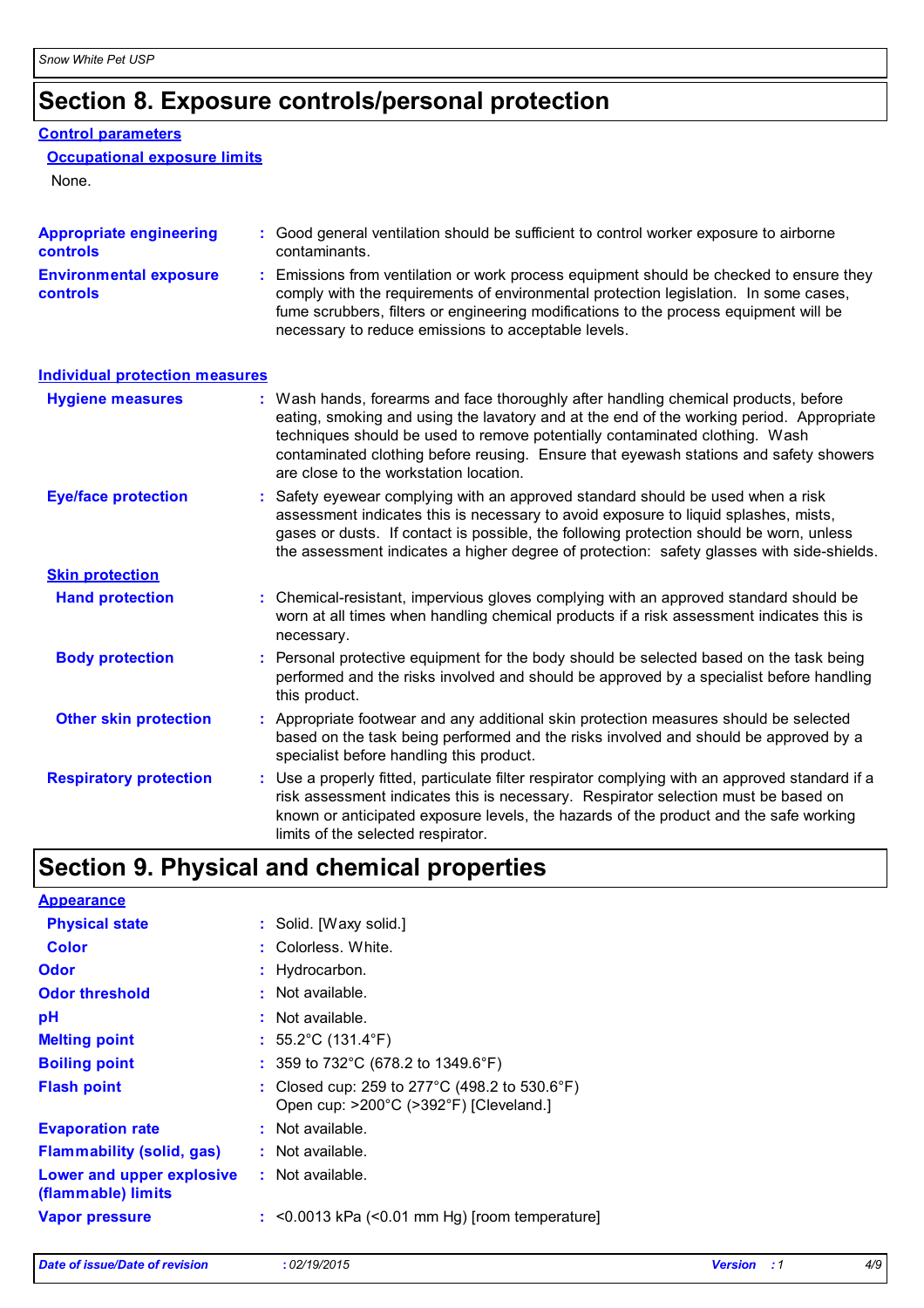## **Section 9. Physical and chemical properties**

| <b>Vapor density</b>                              | : Not available.                                                  |
|---------------------------------------------------|-------------------------------------------------------------------|
| <b>Relative density</b>                           | : 0.844                                                           |
| <b>Solubility</b>                                 | : Insoluble in the following materials: cold water and hot water. |
| <b>Partition coefficient: n-</b><br>octanol/water | $\pm 6$                                                           |
| <b>Auto-ignition temperature</b>                  | : >290°C (>554°F)                                                 |
| <b>Decomposition temperature</b>                  | : Not available.                                                  |
| <b>Viscosity</b>                                  | : Kinematic (40°C (104°F)): >0.25 cm <sup>2</sup> /s (>25 cSt)    |

## **Section 10. Stability and reactivity**

| <b>Reactivity</b>                            | : No specific test data related to reactivity available for this product or its ingredients.              |
|----------------------------------------------|-----------------------------------------------------------------------------------------------------------|
| <b>Chemical stability</b>                    | : The product is stable.                                                                                  |
| <b>Possibility of hazardous</b><br>reactions | : Under normal conditions of storage and use, hazardous reactions will not occur.                         |
| <b>Conditions to avoid</b>                   | $:$ No specific data.                                                                                     |
| <b>Incompatible materials</b>                | : No specific data.                                                                                       |
| <b>Hazardous decomposition</b><br>products   | : Under normal conditions of storage and use, hazardous decomposition products should<br>not be produced. |

### **Section 11. Toxicological information**

### **Information on toxicological effects**

### **Acute toxicity**

| <b>Product/ingredient name</b> | <b>Result</b>       | <b>Species</b> | <b>Dose</b> | <b>Exposure</b> |
|--------------------------------|---------------------|----------------|-------------|-----------------|
| Petrolatum                     | <b>ILD50 Dermal</b> | Rabbit         | >5000 mg/kg |                 |
|                                | ILD50 Oral          | Rat            | >5000 mg/kg |                 |

### **Irritation/Corrosion**

Not available.

### **Sensitization**

Not available.

### **Mutagenicity**

Not available.

### **Carcinogenicity**

Not available.

**Conclusion/Summary :** The classification as a carcinogen need not apply if it can be shown that the substance contains less than 3 % DMSO extract as measured by IP 346.

### **Reproductive toxicity**

Not available.

### **Teratogenicity**

Not available.

### **Specific target organ toxicity (single exposure)**

Not available.

### **Specific target organ toxicity (repeated exposure)**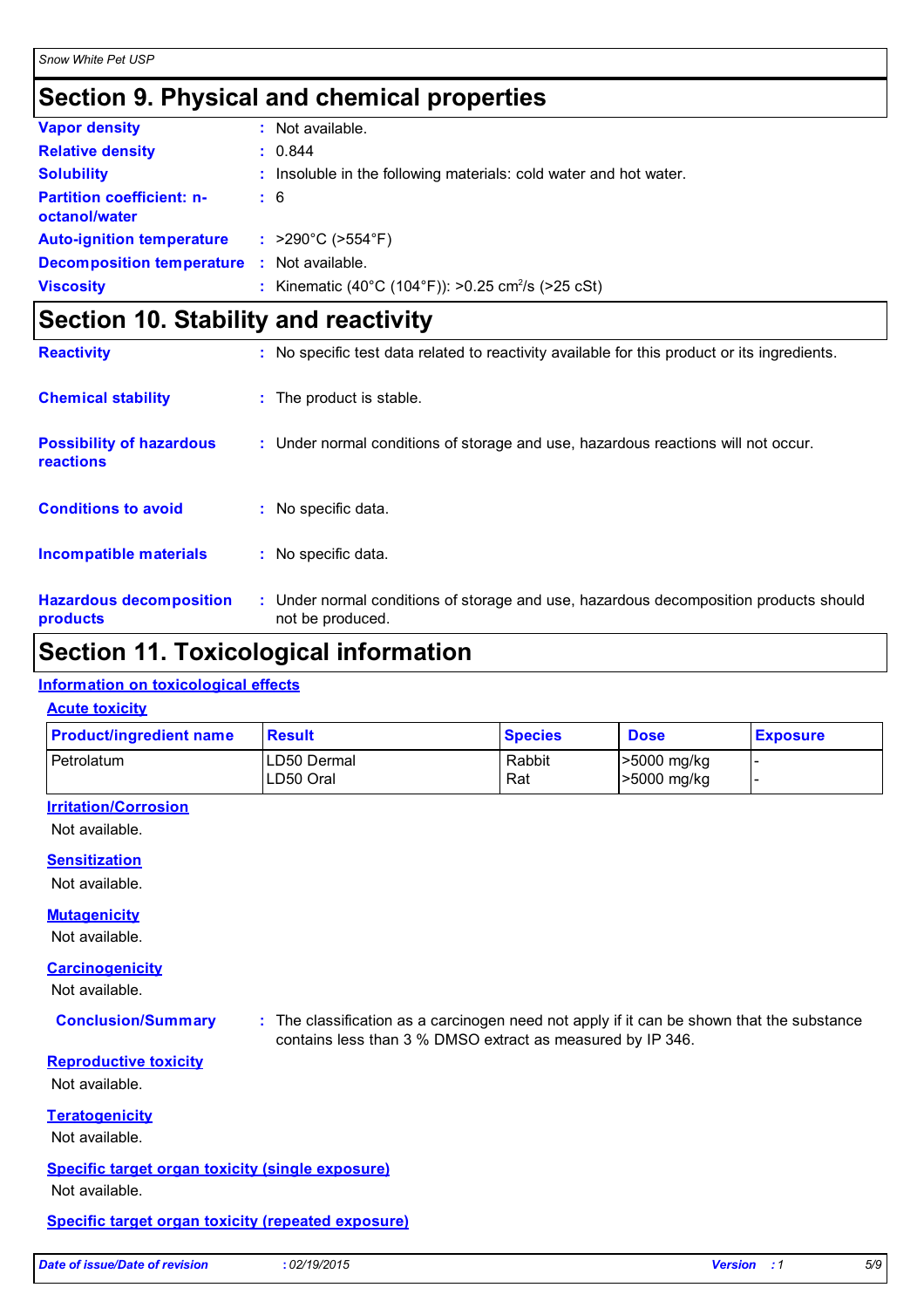## **Section 11. Toxicological information**

### Not available.

### **Aspiration hazard**

Not available.

| Information on the likely<br>routes of exposure | : Not available.                                    |
|-------------------------------------------------|-----------------------------------------------------|
| <b>Potential acute health effects</b>           |                                                     |
| <b>Eye contact</b>                              | : No known significant effects or critical hazards. |
| <b>Inhalation</b>                               | : No known significant effects or critical hazards. |
| <b>Skin contact</b>                             | : No known significant effects or critical hazards. |
| <b>Ingestion</b>                                | : No known significant effects or critical hazards. |
|                                                 |                                                     |

### **Symptoms related to the physical, chemical and toxicological characteristics**

| <b>Eye contact</b>  | : No specific data. |
|---------------------|---------------------|
| <b>Inhalation</b>   | : No specific data. |
| <b>Skin contact</b> | : No specific data. |
| <b>Ingestion</b>    | : No specific data. |

### **Delayed and immediate effects and also chronic effects from short and long term exposure**

| <b>Short term exposure</b>                        |                                                        |
|---------------------------------------------------|--------------------------------------------------------|
| <b>Potential immediate</b><br>effects             | $:$ Not available.                                     |
| <b>Potential delayed effects</b>                  | : Not available.                                       |
| Long term exposure                                |                                                        |
| <b>Potential immediate</b><br>effects             | : Not available.                                       |
| <b>Potential delayed effects : Not available.</b> |                                                        |
| <b>Potential chronic health effects</b>           |                                                        |
| Not available.                                    |                                                        |
| <b>General</b>                                    | : No known significant effects or critical hazards.    |
| <b>Carcinogenicity</b>                            | : No known significant effects or critical hazards.    |
| <b>Mutagenicity</b>                               | : No known significant effects or critical hazards.    |
| <b>Teratogenicity</b>                             | No known significant effects or critical hazards.      |
| <b>Developmental effects</b>                      | No known significant effects or critical hazards.<br>÷ |
| <b>Fertility effects</b>                          | : No known significant effects or critical hazards.    |

## **Numerical measures of toxicity**

Not available. **Acute toxicity estimates**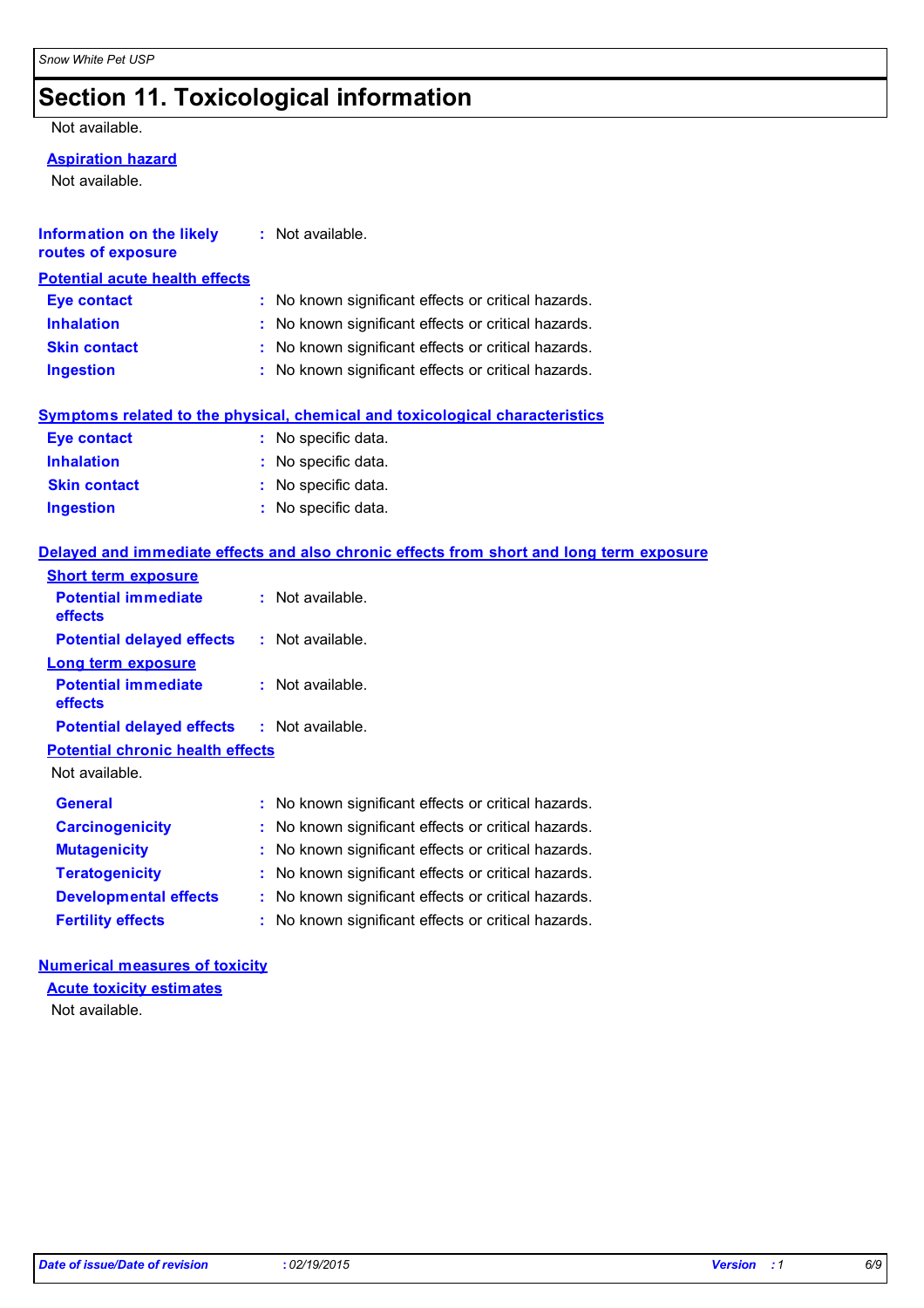## **Section 12. Ecological information**

### **Toxicity**

| <b>Product/ingredient name</b> | <b>Result</b>           | <b>Species</b> | <b>Exposure</b> |
|--------------------------------|-------------------------|----------------|-----------------|
| l Petrolatum                   | Acute $EC50 > 100$ mg/l | Algae          | 72 hours        |
|                                | Acute $EC50 > 100$ mg/l | Daphnia        | 48 hours        |
|                                | Acute LC50 >100 mg/l    | Fish           | 96 hours        |

### **Persistence and degradability**

Not available.

### **Bioaccumulative potential**

| <b>Product/ingredient name</b> | $\mathsf{LoaP}_\mathsf{ow}$ | <b>BCF</b> | <b>Potential</b> |
|--------------------------------|-----------------------------|------------|------------------|
| Petrolatum                     |                             |            | high             |

### **Mobility in soil**

| <b>Soil/water partition</b>    | : Not available. |
|--------------------------------|------------------|
| coefficient (K <sub>oc</sub> ) |                  |

**Other adverse effects** : No known significant effects or critical hazards.

## **Section 13. Disposal considerations**

- **Disposal methods :**
- The generation of waste should be avoided or minimized wherever possible. Disposal of this product, solutions and any by-products should at all times comply with the requirements of environmental protection and waste disposal legislation and any regional local authority requirements. Dispose of surplus and non-recyclable products via a licensed waste disposal contractor. Waste should not be disposed of untreated to the sewer unless fully compliant with the requirements of all authorities with jurisdiction. Waste packaging should be recycled. Incineration or landfill should only be considered when recycling is not feasible. This material and its container must be disposed of in a safe way. Empty containers or liners may retain some product residues. Avoid dispersal of spilled material and runoff and contact with soil, waterways, drains and sewers.

### **RCRA classification :** Not Regulated

## **Section 14. Transport information**

|           | <b>DOT Classification</b> | <b>TDG Classification</b> | <b>IMDG</b>    | <b>IATA</b>    |
|-----------|---------------------------|---------------------------|----------------|----------------|
| UN number | Not regulated.            | Not regulated.            | Not regulated. | Not regulated. |

**Special precautions for user : Transport within user's premises: always transport in closed containers that are** upright and secure. Ensure that persons transporting the product know what to do in the event of an accident or spillage.

**Transport in bulk according :** Not available. **to Annex II of MARPOL 73/78 and the IBC Code**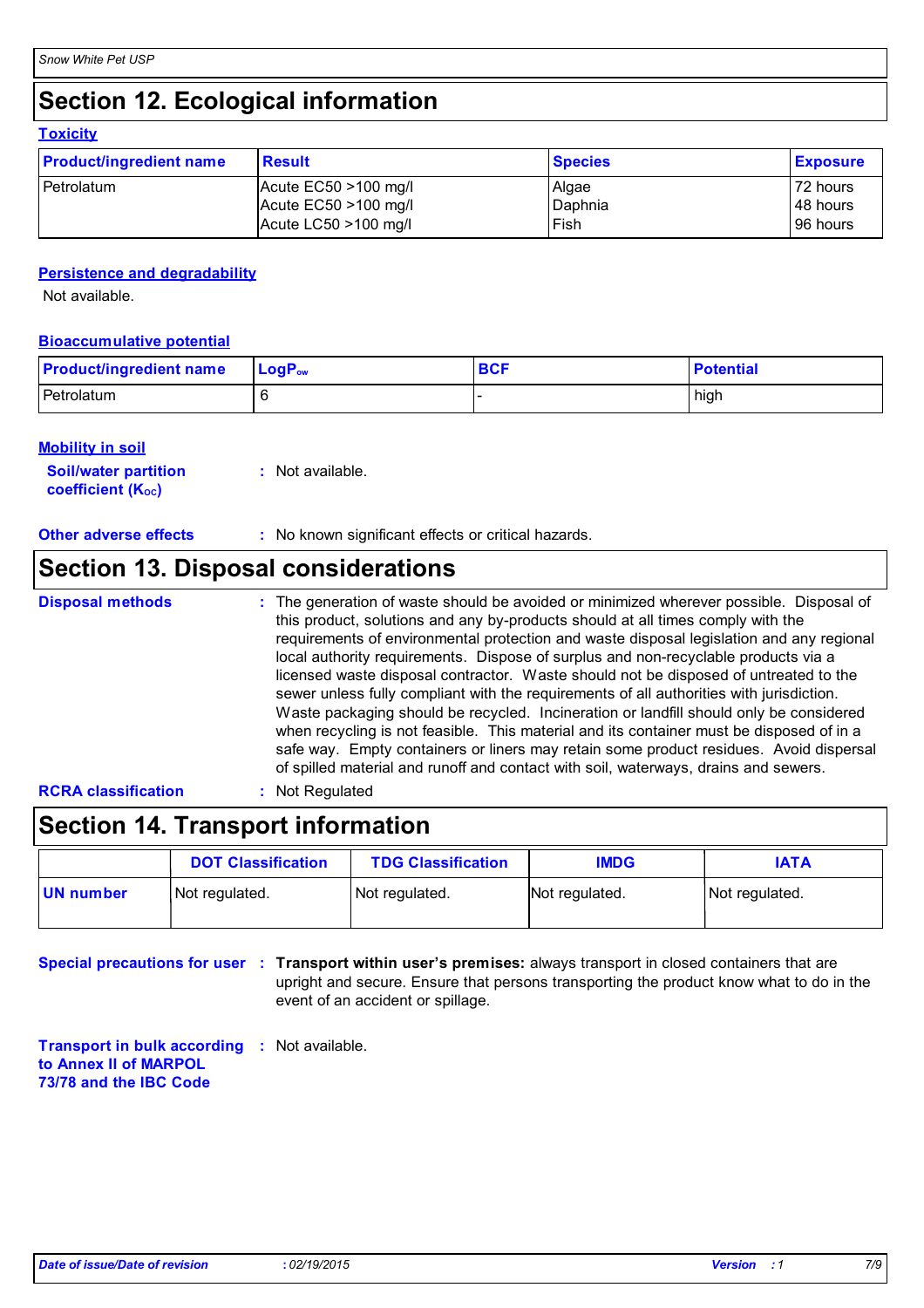## **Section 15. Regulatory information**

| <b>U.S. Federal regulations</b>                                                   | : TSCA 8(a) CDR Exempt/Partial exemption: This material is listed or exempted.                             |
|-----------------------------------------------------------------------------------|------------------------------------------------------------------------------------------------------------|
|                                                                                   | This material is listed or exempted.                                                                       |
|                                                                                   |                                                                                                            |
| <b>Clean Air Act Section 112</b><br>(b) Hazardous Air<br><b>Pollutants (HAPs)</b> | : Not listed                                                                                               |
| <b>Clean Air Act Section 602</b><br><b>Class I Substances</b>                     | : Not listed                                                                                               |
| <b>Clean Air Act Section 602</b><br><b>Class II Substances</b>                    | : Not listed                                                                                               |
| <b>DEA List I Chemicals</b><br>(Precursor Chemicals)                              | : Not listed                                                                                               |
| <b>DEA List II Chemicals</b><br><b>(Essential Chemicals)</b>                      | : Not listed                                                                                               |
| <b>SARA 302/304</b>                                                               |                                                                                                            |
| <b>Composition/information on ingredients</b>                                     |                                                                                                            |
| No products were found.                                                           |                                                                                                            |
| <b>SARA 304 RQ</b>                                                                | : Not applicable.                                                                                          |
| <b>SARA 311/312</b>                                                               |                                                                                                            |
| <b>Classification</b>                                                             | : Not applicable.                                                                                          |
| <b>Composition/information on ingredients</b>                                     |                                                                                                            |
| No products were found.                                                           |                                                                                                            |
| <b>State regulations</b>                                                          |                                                                                                            |
| <b>Massachusetts</b>                                                              | : This material is not listed.                                                                             |
| <b>New York</b>                                                                   | This material is not listed.                                                                               |
| <b>New Jersey</b>                                                                 | This material is not listed.                                                                               |
| <b>Pennsylvania</b>                                                               | : This material is not listed.                                                                             |
| <b>California Prop. 65</b>                                                        |                                                                                                            |
|                                                                                   | This product is not known to contain any chemicals currently listed as carcinogens or reproductive toxins. |
| <b>International lists</b>                                                        |                                                                                                            |
| <b>National inventory</b>                                                         |                                                                                                            |
| <b>Australia</b>                                                                  | This material is listed or exempted.                                                                       |
| <b>Canada</b>                                                                     | This material is listed or exempted.                                                                       |
| <b>China</b>                                                                      | This material is listed or exempted.                                                                       |
| <b>Europe</b>                                                                     | This material is listed or exempted.                                                                       |
| <b>Japan</b>                                                                      | This material is listed or exempted.                                                                       |
| <b>Malaysia</b>                                                                   | Not determined.                                                                                            |
| <b>New Zealand</b>                                                                | This material is listed or exempted.                                                                       |
| <b>Philippines</b>                                                                | This material is listed or exempted.                                                                       |

**Republic of Korea :** This material is listed or exempted.

**Taiwan :** This material is listed or exempted.